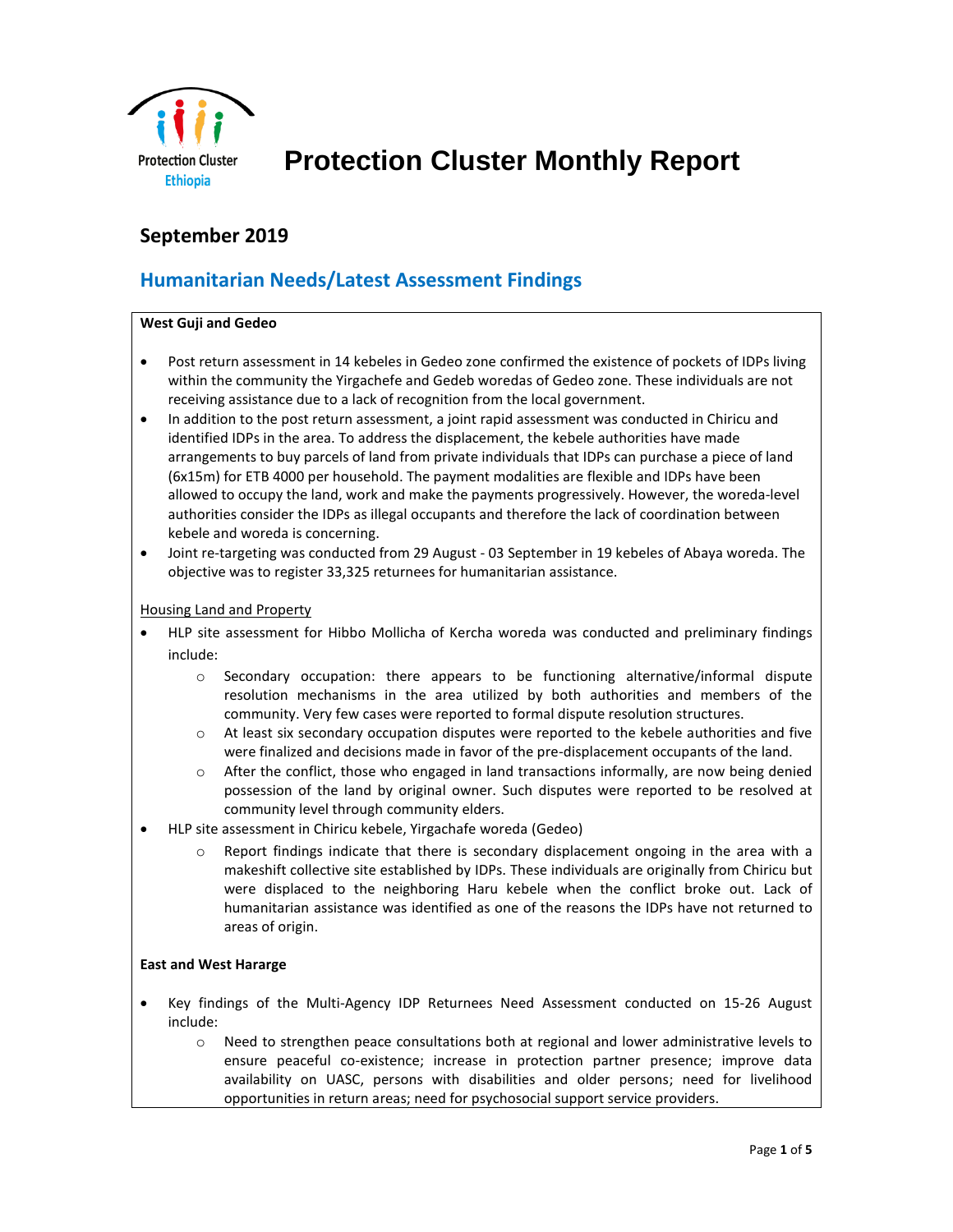## **East and West Wollega**

#### Gender-Based Violence

- UNFPA field office conducted field visits to Haro Limu woreda (WoWCYA and Haro health center), Limu Woreda (WoWCYA and Gelila health center), Sasiga Woreda (WoWCYA and Angar health center) and Gida Ayana General hospital in East Hararghe and identified the below gaps:
	- o GBV focal persons at woreda level urgently need capacity support on basic GBV concept, PSEA and case management; lack of knowledge on utilizing reproductive health kits at Angar health center; lack of free health care services for GBV survivors at health center and hospital; lack transportation to survivors referred to one stop center for further support and comprehensive response.

#### Housing, Land and Property

- Access issue for 311 HHs living in Amistegn kebele in East Wollega (Sasiga woreda) for whom the authorities have discouraged any form of assistance and they are in dire need of shelter.
- Displaced families in Nejo woreda report land grabbing in Kamashi as the reasons why they rereturned to West Wollega.
- Landless households who were previously share croppers in Kamashi have been displaced back to the Wollegas as they have not been able to claim back land they previously used to lease in Kamashi.
- Many of the formal and informal migrants from other parts of Ethiopia that settled along the border of Kamashi and East Wollega do not have formal land titles.
- Loss of documentation when displaced is a common occurrence either because houses were totally burnt or just general loss of documents.

#### **Somali**

- 3,055 HHs are expected to be relocated from Qoloji IDP site to eight different locations however significant planning is still underway for a relocation of such a large amount of people.
- Another 4,000 HHs are planned to be relocated to Golchano, Fafan zone of which 200 HH were moved in August. An assessment in Golchano was conducted and a number of protection concerns were raised regarding the relocation of such a high number of IDPs to this area.
- 104 IDP households departed Millennium Park IDP site in Dire Dawa and arrived in Awbarre woreda, Fafan zone, in August, with a further 50 HH expected to arrive. Their departure was triggered by inter-clan conflict. DPPB provided the IDPs with food and partial NFI kits and protection cluster partners conducted an assessment of the situation. These IDPs are currently settled in a primary school and are expected to leave before the academic year starts in September 2019.

## Child Protection and Gender-Based Violence

- Multi-Agency Rapid Assessment of IDPs and host communities in Filtu, Liban zone, was conducted on 26 -27 August 2019 and it was reported that three women were raped due to the inter-clan conflict.
- Joint rapid flood assessment has been conducted on 24 to 26 August 2019. Protection related findings include:
	- o The flooding affected 2,355 HHs (320 HH Kelafo and 2035 HH Mustahil) with total population of 14,130 persons and displaced 1,650 HHs. Needs include shelter, food, basic household NFI items, safe drinking water. Out of the affected people 7,913 are children.
	- o The floods have exacerbated and escalated the existing child protection issue like child labor, early marriage, separation, neglect, and high risk to exploitation/violence in the affected areas.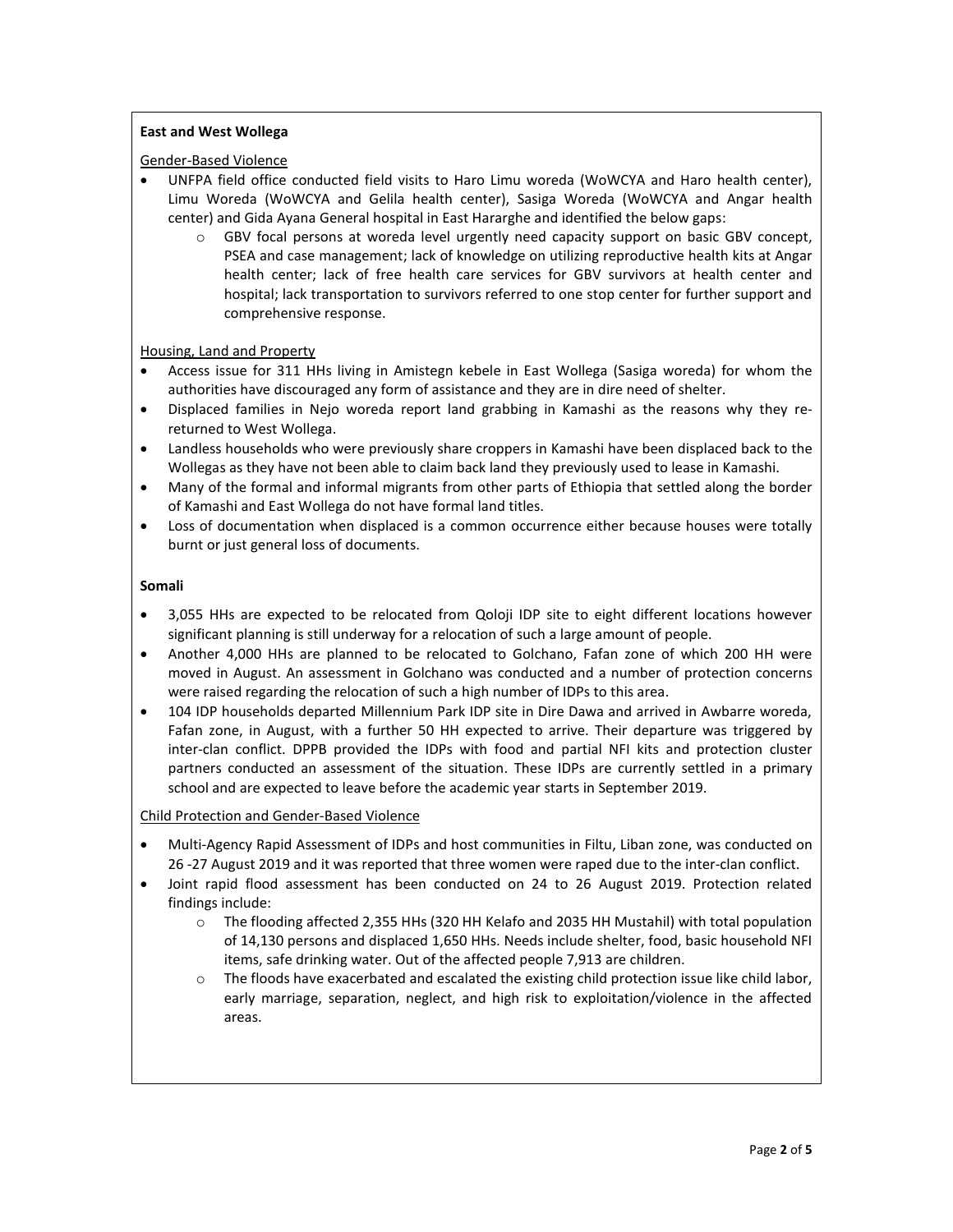## **Humanitarian Response**

## **East and West Wollega**

#### Site Management Support

• IOM SMS team has deployed to Nekemte. East Wollega zonal DRMO has tentatively given the green light for SMS support in most affected return kebeles. A meeting is scheduled with West Wollega zonal DRMO to discuss access to IDPs, including in collective sites in West Wollega.

#### Child Protection and Gender-Based Violence

- Three GBV survivors were referred to the One Stop Center in Nekemte for services; four separated children were reunified with their biological parents.
- Emergency CERF funded CPiE activities initiated in East Wollega to scale-up response and coverage for the identification and response to children at risk, including UASC, PSS support and community based GBV intervention. Child protection actor has provided PSS to 142 children engaged in temporary child friendly spaces as well as awareness session for 232 individuals on the prevention of family separation and GBV.
- CPiE and MHPSS (incl. PFA) training was provided to the new social service workers from BoWCYA in Kamashi zone between 26-30 August. Intensive case management training on case management based on national case management framework will be provided in coming weeks.

#### Mental Health and Psychosocial Support

- Recreational activities conducted to help strengthen community-level social support networks as well as special ceremonies conducted for families that were unable to provide funerals for friends and family members that passed during the conflict.
- Basic counselling with a survivor centered approach conducted and persons in need of specialized mental health services were referred to appropriate services. MHPSS caseload of 25 individuals across seven woredas.
- Awareness sessions on the rights of persons with mental health issues conducted.
- IOM has presently one MHPSS counselor supported by five voluntary community mobilisers conducting MHPSS activities in East and West Wollega.

## **Somali Region**

## Child Protection and Gender-Based Violence

- 4000 dignity kits delivered to WoWCA offices in the Somali region (Erer, Shinile, Afdem, Meiso, Babile, Gursum, Awbere, and Harshin) to be provided to girls and women of reproductive age.
- CP/GBV AoR established and co-chaired by UNFPA and UNICEF.
- Emergency CERF funded CPiE activities initiated in the Somali region with particular focus on the Liben and Dawa zones.

## Housing, Land and Property and Legal Identity

- Joint workshop conducted for 20 NRC and Humanity and Inclusions staff in Dollo Ado to build the capacity on how to prevent and respond to protection threats against persons with disabilities.
- Workshop held on legal identity for 120 kebele authorities and local leaders from Deka Suftu.
- NRC has ongoing ICLA activities in the Somali region (Erer, Dollo, Liben, Korehe zones). During this reporting period, a total of individuals 70 received counselling and/or legal assistance services, and 26 obtained legal identity / civil documentations.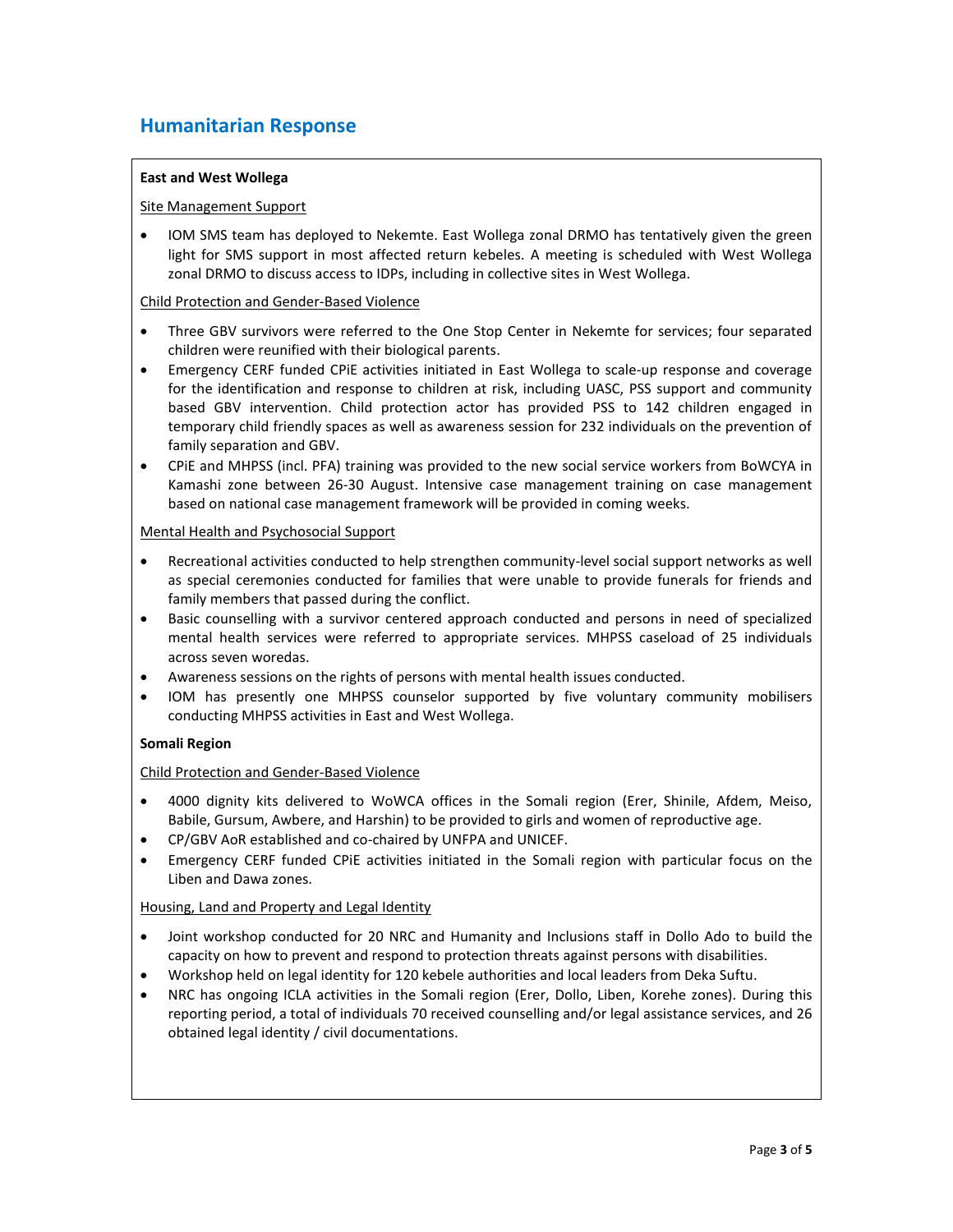## **West Guji and Gedeo**

#### General Protection

- Protection monitoring is ongoing in the region and 35 persons with disabilities and lactating mothers were identified and referred to appropriate services.
- Rehabilitation projects are underway in the zones to repair the Sike Bokosa health post and primary school in Baya as well as room dedicated to services for GBV survivors in Bule Hora hospital.

#### Housing, Land and Property

- Data compilation and analysis is ongoing for Damage and Loss Assessment by Bule Hora University.
- 529 IDPs in Hambella and Kercha woreda in West Guji received information on HLP rights and procedures through organized group information sessions.
- Legal aid clinics were facilitated in Hibbo Molicha, Kercha where 77 individuals received legal counselling on replacement of legal tenure documents that were destroyed during the conflict, and disputes over land holding. Arrangements are underway to support the woreda land use and administration office to facilitate replacement of the lost land holding documents.
- 21 Protection Monitors in Bule Hora received an induction on HLP, referral pathways for HLP cases encountered during protection monitoring and how to populate the HLP mapping tool with input from the protection monitoring.
- HLP due diligence guidance notes for shelter actors were prepared and shared with the shelter cluster and zonal DRMO officials in Gedeo and West Guji. A final draft of the document was endorsed at regional level and forwarded to Addis for discussion and input at national level.

#### Site Management Support

- IOM SMS has launched kebele level coordination and community meetings in returnee areas.
- Decommissioning and rehabilitation of Kera former IDP site, Dilla town, completed.

## Child Protection and Gender-Based Violence

- CMR training provided for 12 health care providers from Wenago and Gedeb health center.
- Strengthened two community-based structures (two women saving groups) in Bule Hora woreda of Toma Meti and Gerba 02 kebeles and provided orientation on basic concept of GBV prevention, SGBV services directory and emergency reproductive health availability.
- Community awareness raising on SGBV prevention and response, SGBV services directory, SRH/GBV services availability and accessibility and adolescent safe sex practice were organized in different kebeles in West Guji and a total of 5336 target groups were reached.
- SRH awareness raising on ANC, PNC and institutional delivery conducted and reached 580 individuals.
- Facilitation of referral for two GBV survivors in Abaya and Birbirsa Kojowa woredas. Both survivors received PSS, safety/security services by WoWCYA and police of the respective woredas.
- 56 UASC children are identified and registered.
- A capacity building training on child protection was provided to 268 local officials.
- Translation of child protection referrals pathways in Oromo is finalized and circulated to the protection cluster members.

## **Dire Dawa and East Hararge**

- Since announcement by Somali Region DPPB/DRMB in the last DSWG that relocation of Millennium Park residents (Dire Dawa) will not take place until after Qoloji relocations have been completed, IOM SMS has renewed agreement with Dire Dawa DRMO to allow soft SMS intervention, even if physical upgrades have been cancelled.
- Emergency CERF funded activities initiated with Imagine One Day in East and West Hararge for CPiE. Activities include emergency CP identification and case management response to children at risk, PSS support and GBV response and prevention.